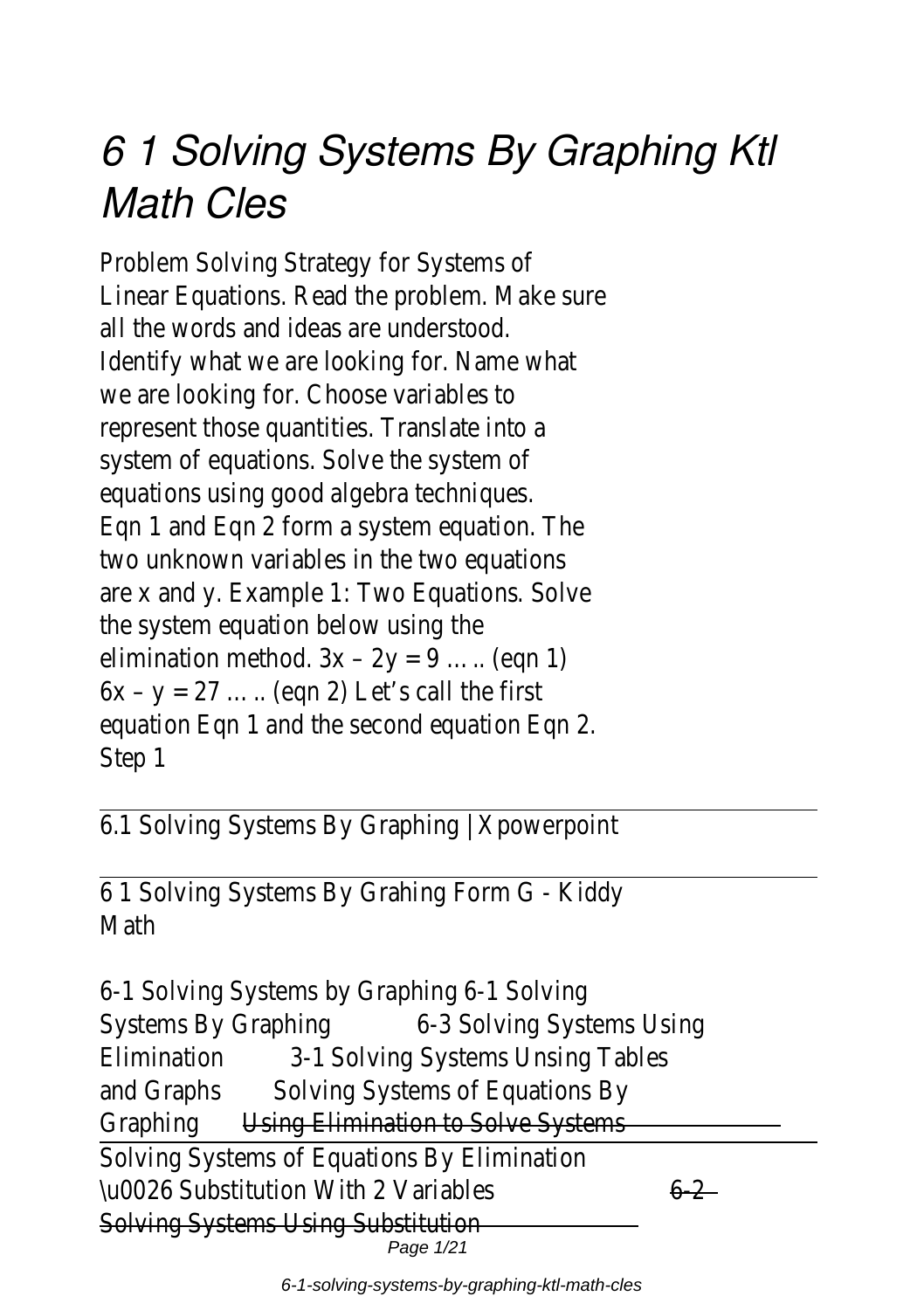Elimination Method For Solving Systems of Linear Equations Using Addition and Multiplication, Algebr Solving Systems of Equations... Substitution Method (NancyPi) Solving linear systems by graphing | Systems of equations | 8th grade | Khan Academy Cramer's Rule to Solve a System of 3 Linear Equations - Example 1 Simplifying Rational Expressions... How? (NancyPi) Watch How to Solve Systems Elimination Method Simultaneous Equations - Example + Graphical Solution 6-6 Systems of Linear Inequalities Solving Systems Using Tables Algebra 36 -Solving Systems of Equations by Substitution How to Solve Systems of Linear Equations \u0026 Inequalities by Using a Graphing Approach - Solving systems of equations by elimination | Algebra Basics | Khan Academy How to Solve a System of Equation Using Elimination Algebra Basics: Graphing On The Coordinate Plane - Math Antics Solving Systems of Equations... Elimination Method (NancyPi) 19 - Solving Systems of Equations by Addition, Part 1 8th grade 6-1 Solving Systems by Graphing.mp4 Algebra 1 6-1 Solving Systems by Graphing Solving Systems of Equations by Graphing | MathHelp.com Algebra 37 - Solving Systems of Equations by Elimination 2001 2014 2015 a Linear System of Equations by Graphing ? Math-solving systems of equations by

Page 2/21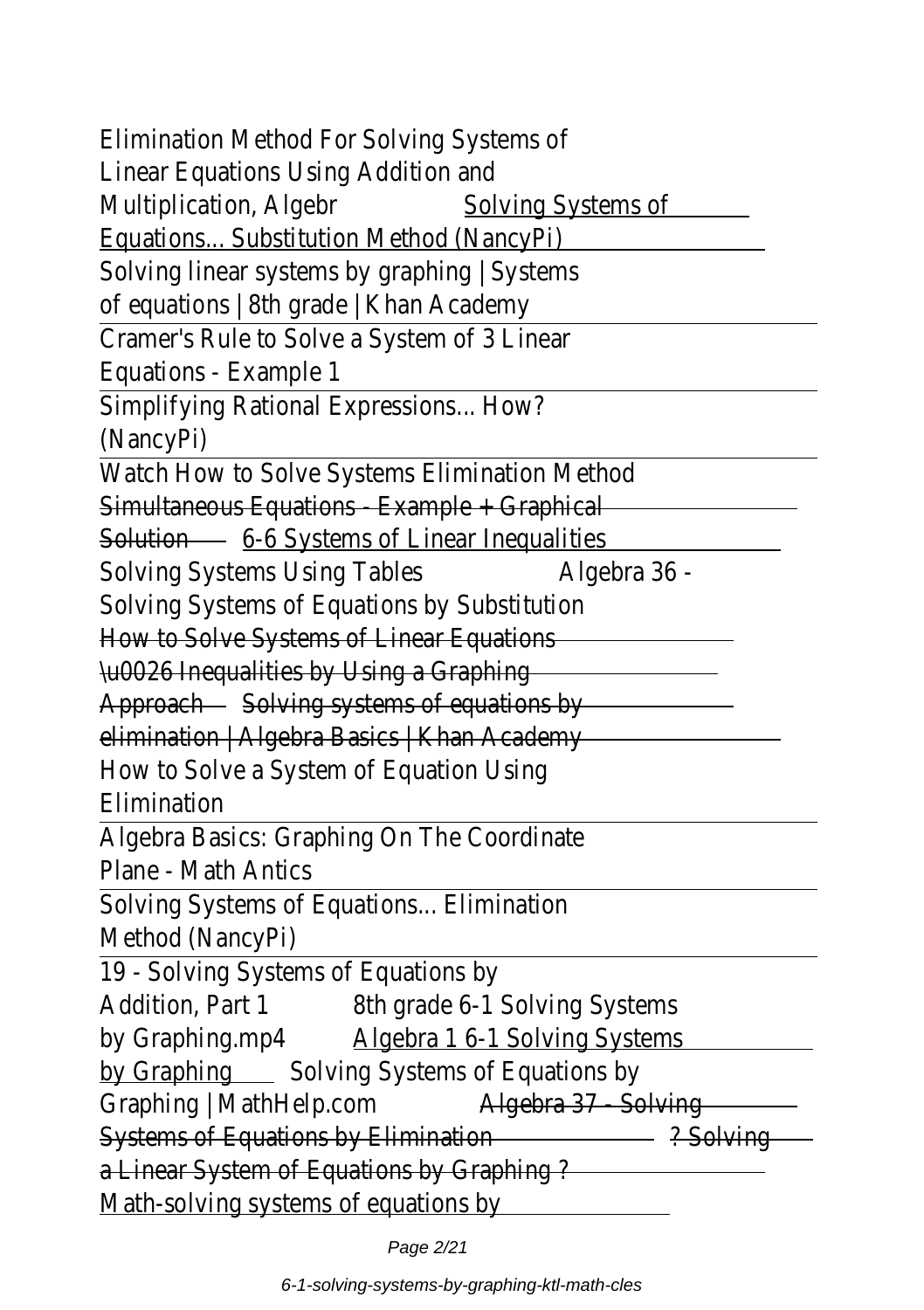substitution and graphing

6 1 Solving Systems By Enjoy the videos and music you love, upload original content, and share it all with friends, family, and the world on YouTube.

6-1 Solving Systems By Graphing - YouTube 6 1 Practice Solving Systems By Graphing. 6 1 Practice Solving Systems By Graphing - Displaying top 8 worksheets found for this concept.. Some of the worksheets for this concept are Systems of equations, Practice solving systems of equations 3 different, Solving systems of equations by graphing, Graphing systems of equations date period, Graphing a system of equations algebra 7, Graphing ...

6 1 Practice Solving Systems By Graphing Worksheets ...

6 1 Solving Systems By Grahing Form G - Displaying top 8 worksheets found for this concept.. Some of the worksheets for this concept are Systems of equations, Graphing systems of equations date period, Practice b solving systems by graphing, Lesson solving systems of equations, Systems of, Algebra 1 review packet algebra i solving systems of, Solving systems of equations date period, Name date ...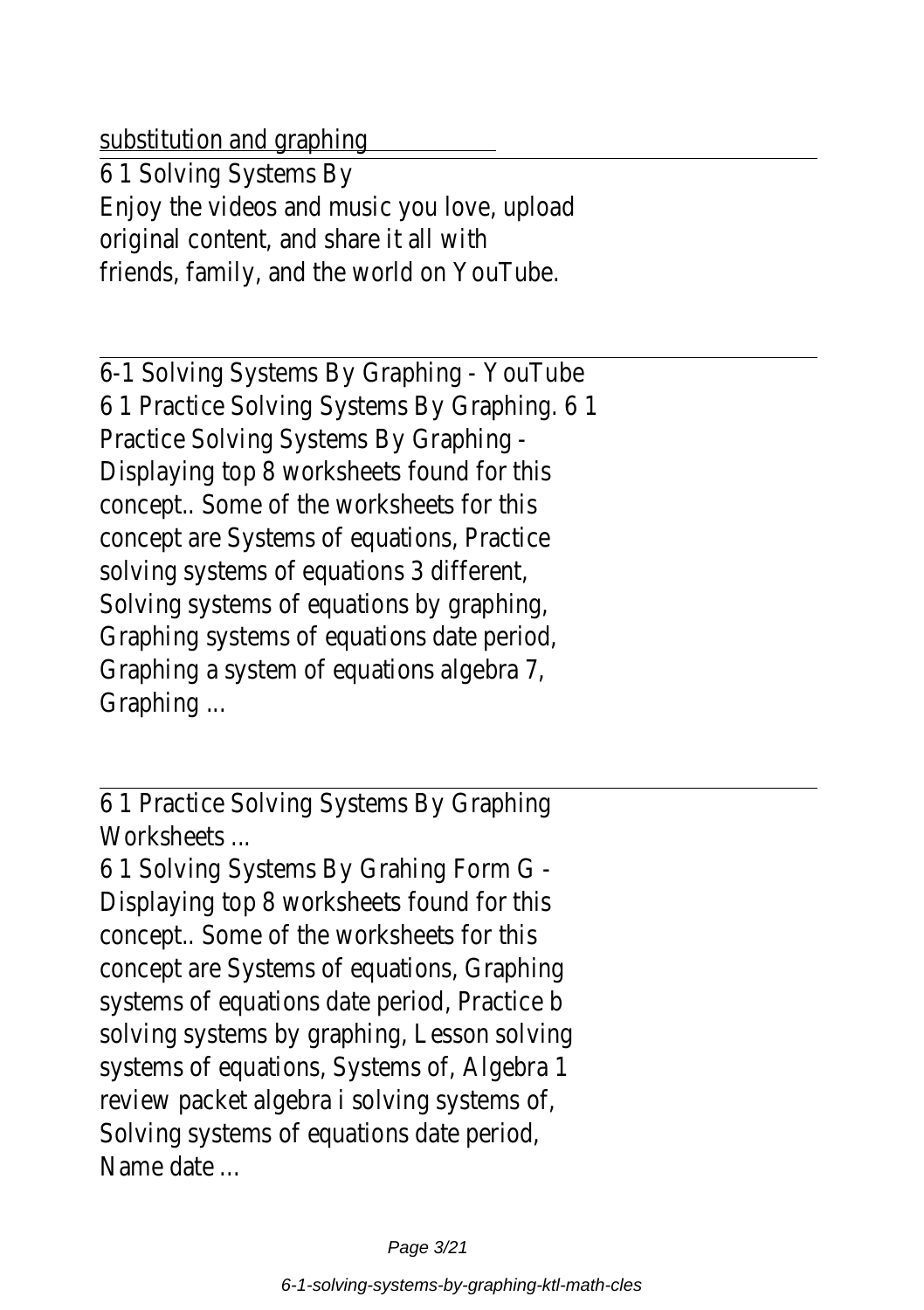6 1 Solving Systems By Grahing Form G - Kiddy Math

Objective: To Solve Systems of Equations by Graphing Content Standard: A.REI.6 Section 6.1 6 Ex 1 Solving a system of equations by graphing. What is the solution of the system? Use a graph. y=x+2 y=3x-2 Start by Graphing both lines:  $y = x + 2 y = 3x - 2$  Where do they intersect? Check your answer with BOTH equations.

6.1 Solving Systems by Graphing - Mr Gilchrist Math Presentation Title: 6.1 Solving Systems By Graphing. Presentation Summary : 6.1 Solving Systems by Graphing. I can solve systems of equations by graphing and analyze special systems. Systems of Linear Equations. Two or more linear. Date added: 12-26-2019.

6.1 Solving Systems By Graphing | Xpowerpoint Systems of Equations and Inequalities - 6-1 Solving Systems by Graphing - Mixed Review Systems of Equations and Inequalities - Concept Byte - Solving Systems Using Tables and Graphs Systems of Equations and Inequalities - Concept Byte - Solving Systems Using Algebra Tiles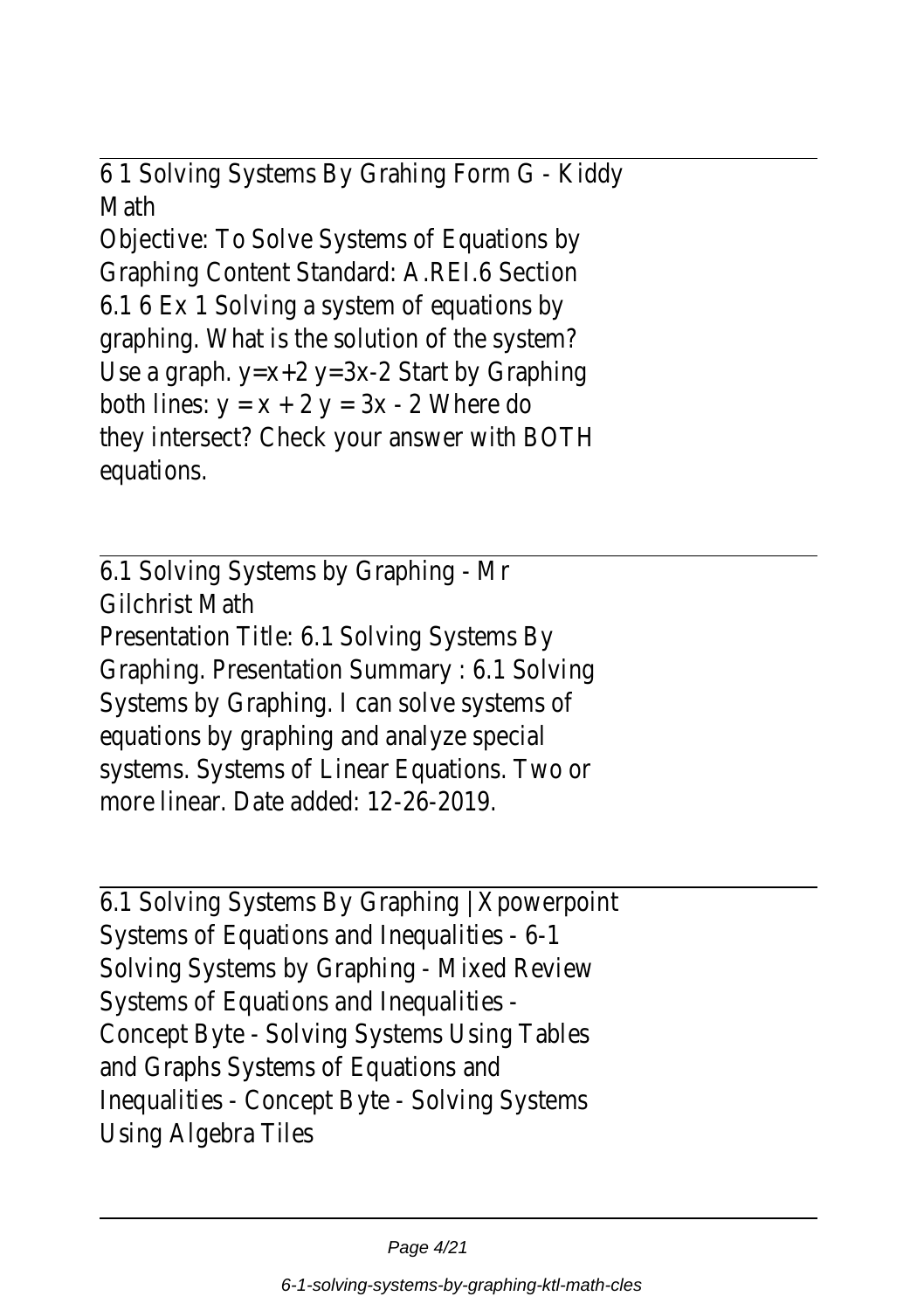Algebra 1 Chapter 6 - Systems of Equations and ...

Systems of Equations Calculator is a calculator that solves systems of equations step-by-step. Example (Click to view) x+y=7; x+2y=11 Try it now. Enter your equations in the boxes above, and press Calculate! Or click the example.

System of Equations Calculator - MathPapa The first step to solving systems of equations by substitution is to get one equation equal to one variable. This is more easily done in the first equation by subtracting 3 and 3y from both sides of the equation. Then simplify the second equation for easier substitution later by dividing by the greatest common multiple on both sides of the equation.

Algebra 1 Chapter 6 - Systems of Equations and ...

Step 1: Enter the system of equations you want to solve for by substitution. The solve by substitution calculator allows to find the solution to a system of two or three equations in both a point form and an equation form of the answer. Step 2: Click the blue arrow to submit.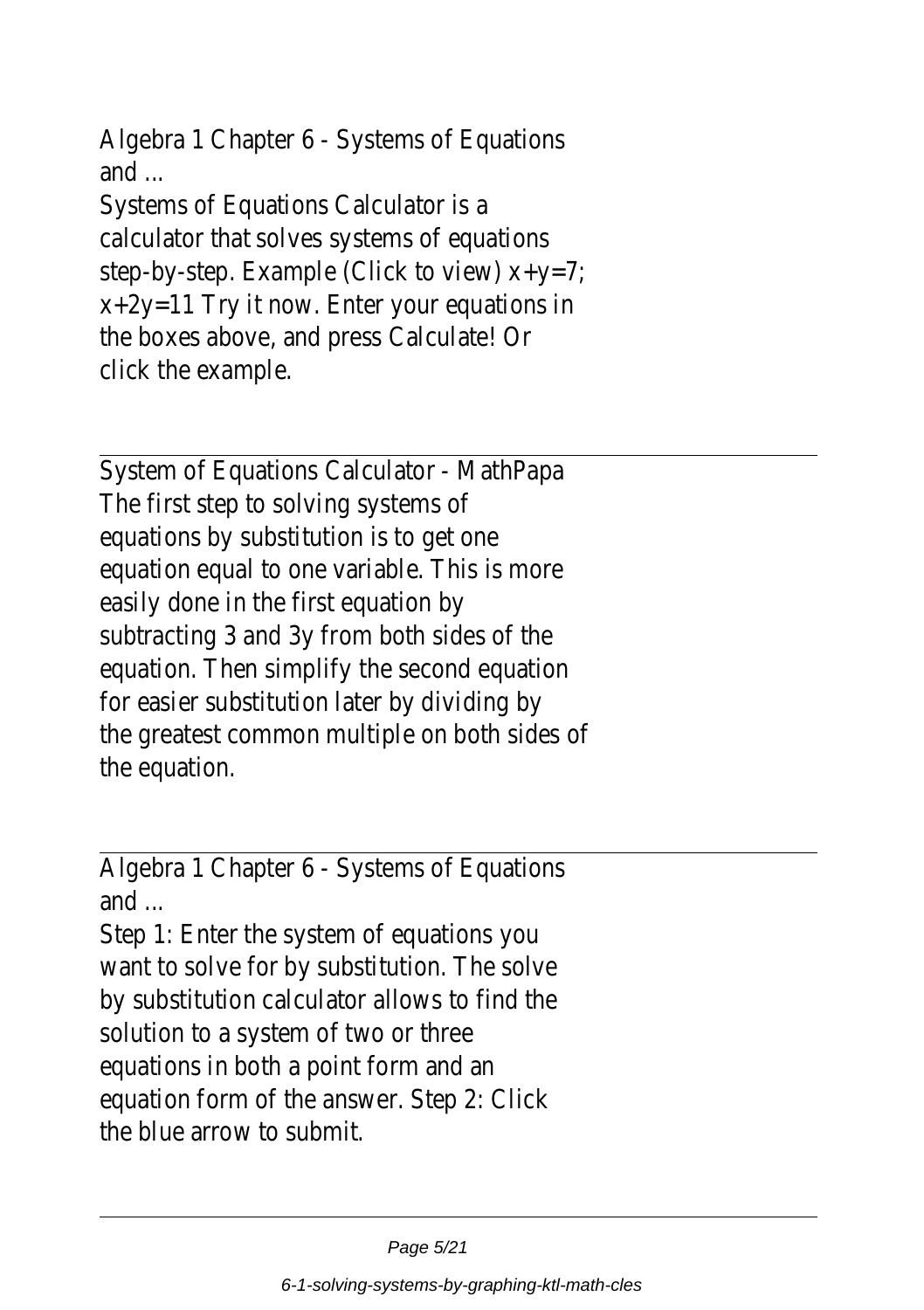Solve by Substitution Calculator - Mathway To solve your inequality using the Inequality Calculator, type in your inequality like x+7>9. The inequality solver will then show you the steps to help you learn how to solve it on your own. Less Than Or Equal To. Type = for "less than or equal to". Here is an example: 4x+3=23 ...

Inequality Calculator - MathPapa 1 6 Solving Systems. Showing top 8 worksheets in the category - 1 6 Solving Systems. Some of the worksheets displayed are Systems of equations elimination, Practice solving systems of equations 3 different, Practice b solving systems by graphing, Lesson solving systems of equations, Infinite algebra 1, Solving nonlinear systems of equations, Solving systems of equations date period, Systems of ...

1 6 Solving Systems Worksheets - Teacher Worksheets Solve the system by using a table. 3y=4x+7 -4x-4y=28. A. (-4,-3) 3. The spreadsheet shows the monthly revenue and expenses for a new business. Use the models to predict the month in which revenue will equal expenses. B. September. 4. Without graphing, is the system independent, dependent, or inconsistent. -2x-y=9 3x-4y=-8.

Page 6/21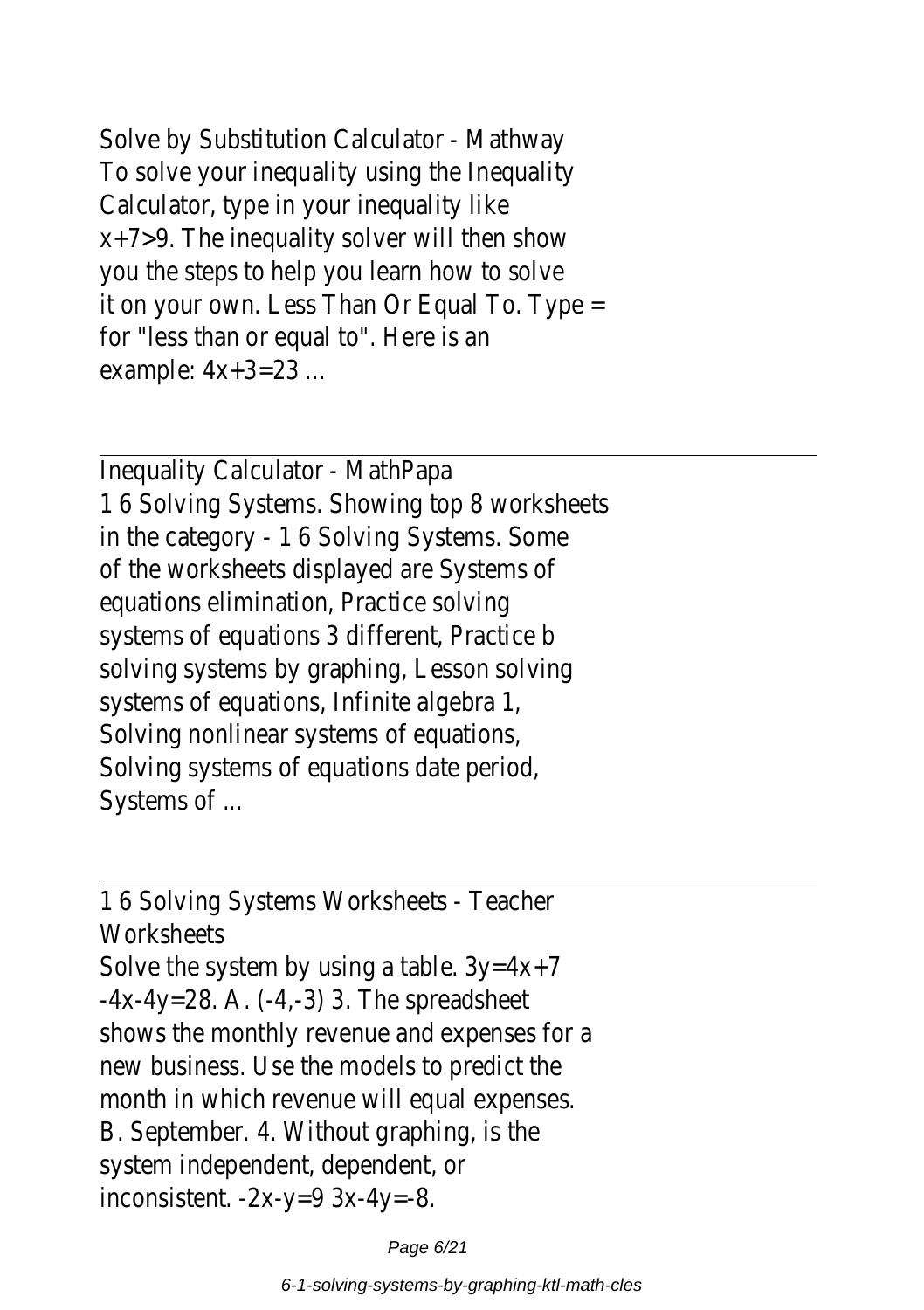Solving Systems Using Tables and Graphs, quick check ... 6.1 objective: I can solve systems of equations by graphing. I can analyze special systems.

6.1: Solving Systems by Graphing 6 1 Solving Systems By Grahing Form G Worksheets - there are 8 printable worksheets for this topic. Worksheets are Systems of equations, Graphing...

6 1 Solving Systems By Grahing Form G Worksheets - Teacher ...

6.1 Solving Linear Systems by Graphing Standard: SWBAT solve a system of two linear equations in two variables and are able to interpret the answer graphically. – A free PowerPoint PPT presentation (displayed as a Flash slide show) on PowerShow.com - id: 50058f-M2YxZ

PPT – 6.1 Solving Linear Systems by Graphing PowerPoint

Problem Solving Strategy for Systems of Linear Equations. Read the problem. Make sure all the words and ideas are understood. Identify what we are looking for. Name what

Page 7/21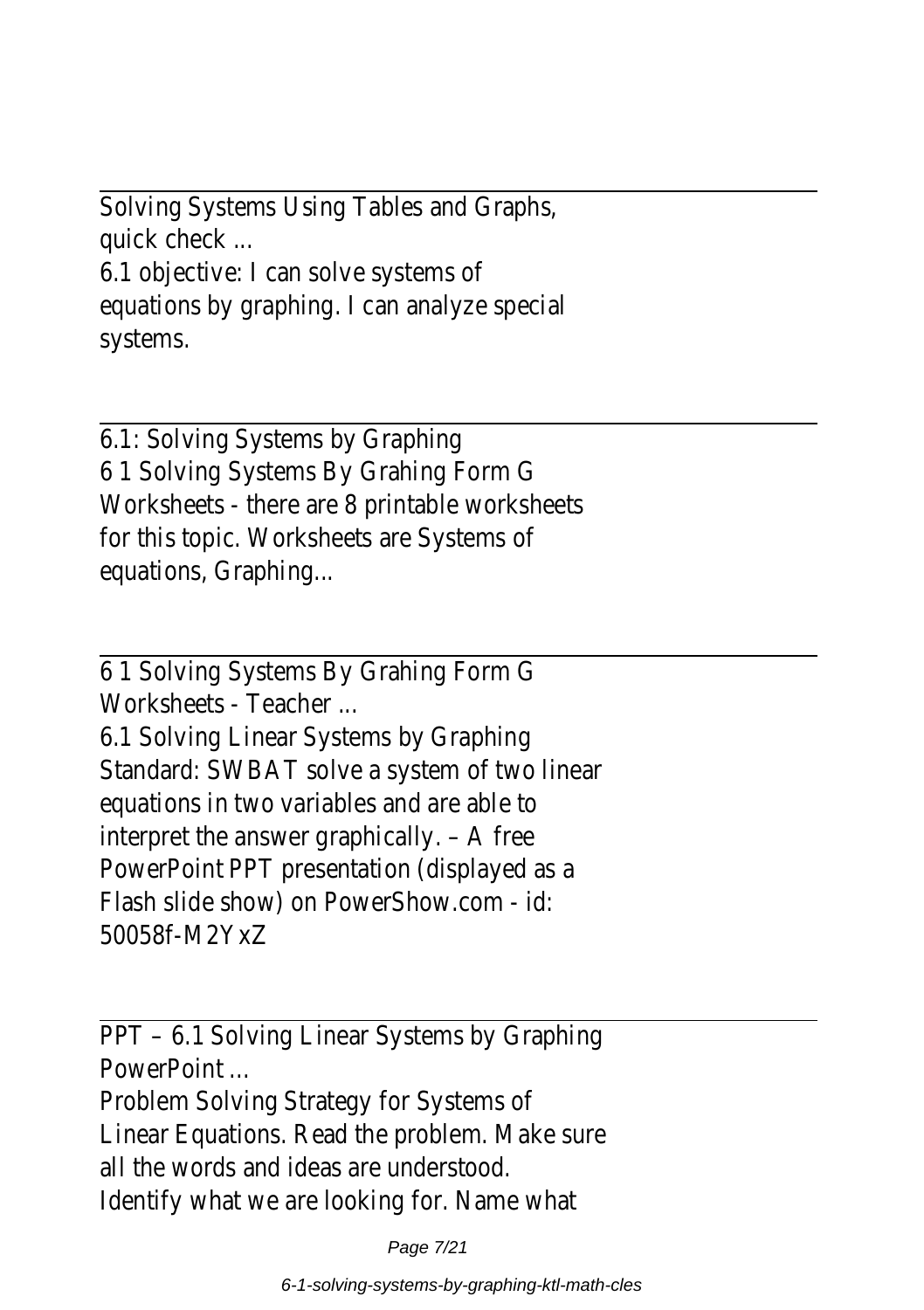we are looking for. Choose variables to represent those quantities. Translate into a system of equations. Solve the system of equations using good algebra techniques.

5.1: Solve Systems of Equations by Graphing - Mathematics ...

Eqn 1 and Eqn 2 form a system equation. The two unknown variables in the two equations are x and y. Example 1: Two Equations. Solve the system equation below using the elimination method.  $3x - 2y = 9$  ..... (eqn 1)  $6x - y = 27$  ..... (eqn 2) Let's call the first equation Eqn 1 and the second equation Eqn 2. Step 1

Solving Systems of Equations by Using Elimination In mathematics, a set of simultaneous equations, also known as a system of equations, is a finite set of equations for which common solutions are sought. Each is usually classified in the same manner as single equations, namely as a: System of linear equations, System of polynomial equations, System of ordinary differential equations, or a System of partial differential equations.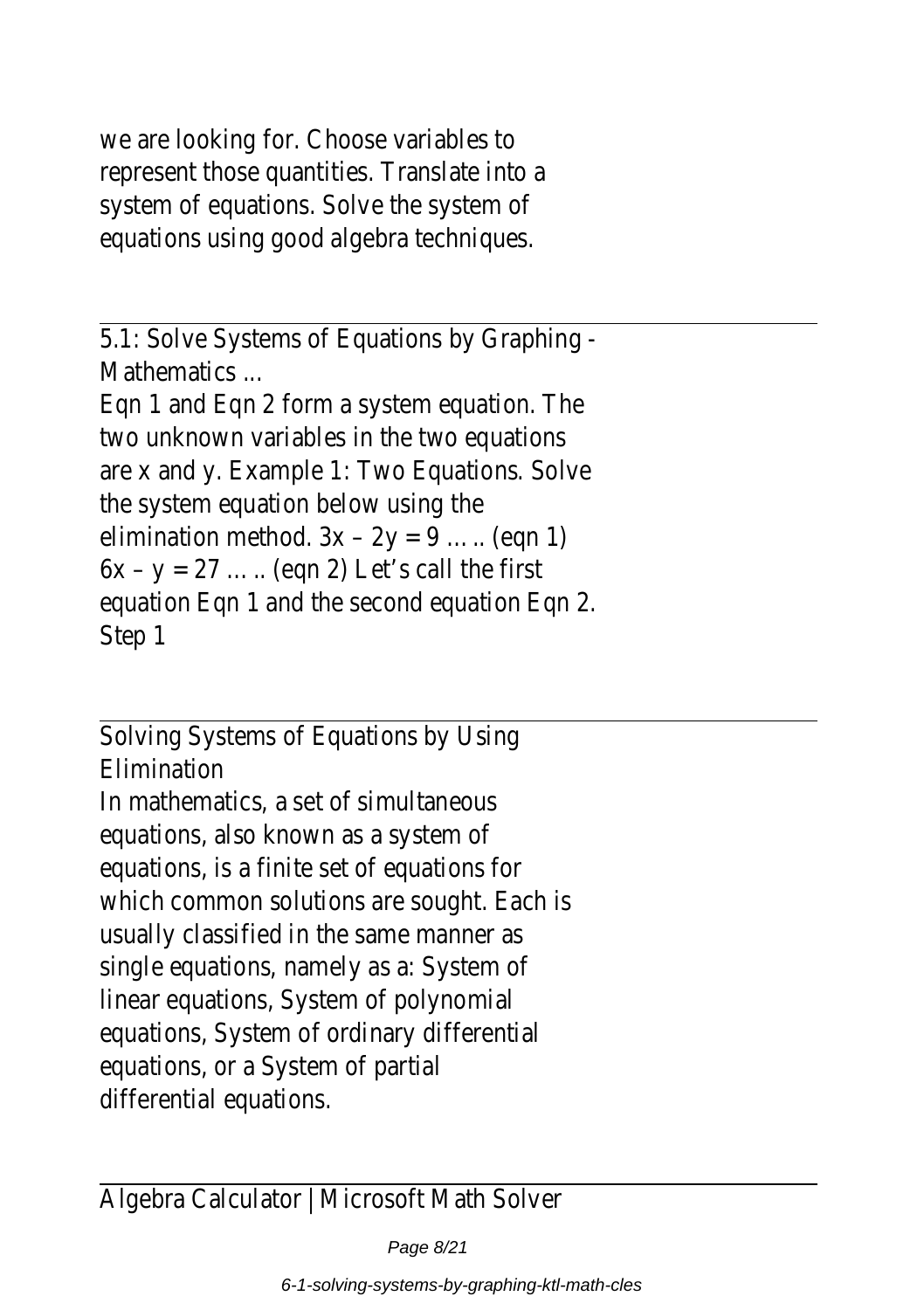Discovery Academy of Lake Alfred 1000 North Buena Vista Drive Lake Alfred, FL 22850

PPT – 6.1 Solving Linear Systems by Graphing PowerPoint

In mathematics, a set of simultaneous equations, also known as a system of equations, is a finite set of equations for which common solutions are sought. Each is usually classified in the same manner as single equations, namely as a: System of linear equations, System of polynomial equations, System of ordinary differential equations, or a System of partial differential equations.

6.1: Solving Systems by Graphing

System of Equations Calculator - MathPapa

*Solve by Substitution Calculator - Mathway Discovery Academy of Lake Alfred 1000 North Buena Vista Drive Lake Alfred, FL 22850*

*6-1 Solving Systems by Graphing 6-1 Solving Systems By Graphing 6-3 Solving Systems Using Elimination 3-1 Solving Systems Unsing Tables and Graphs Solving Systems of Equations By Graphing Using Elimination to Solve Systems*

<del>Page 9/21</del>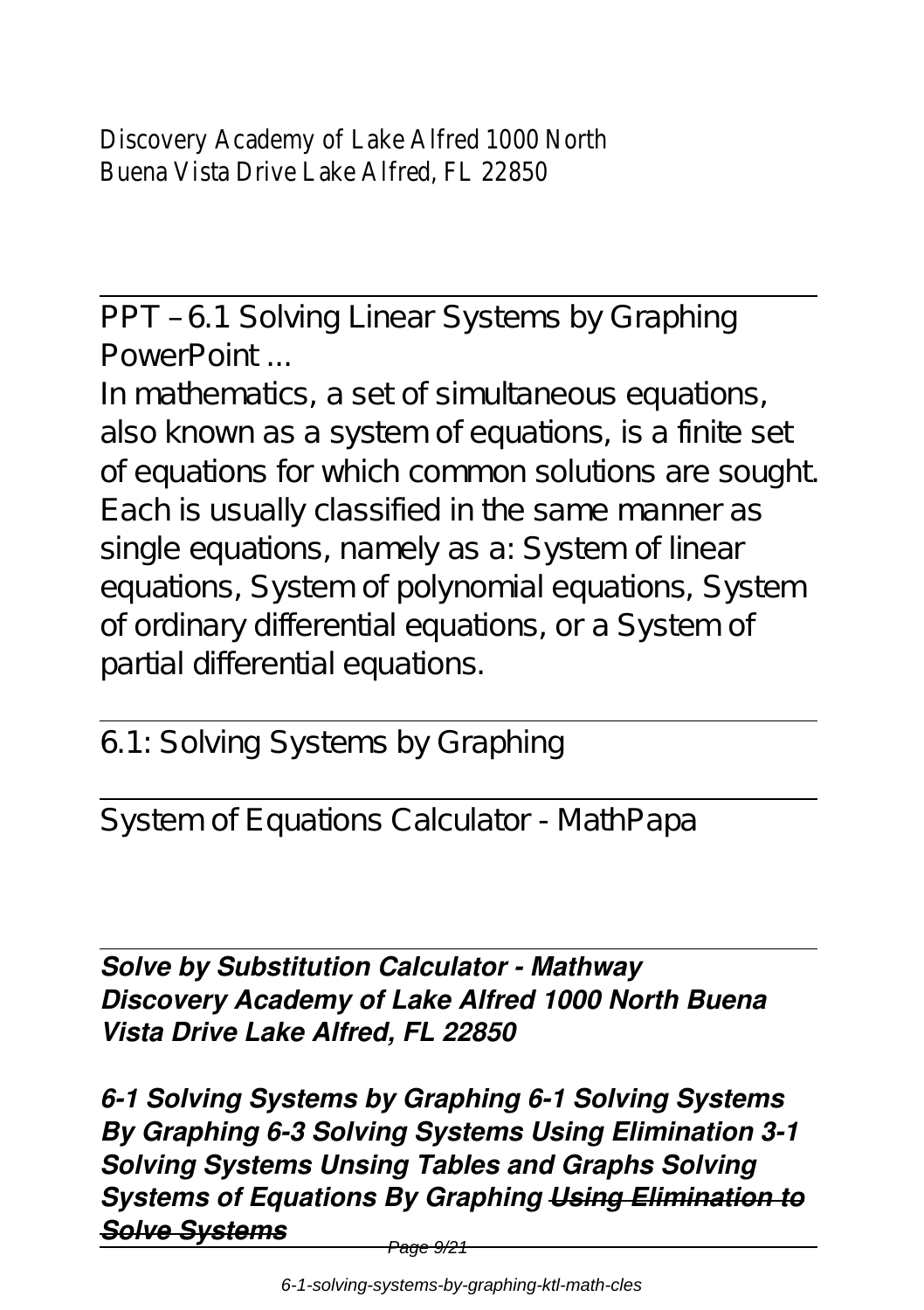*Solving Systems of Equations By Elimination \u0026 Substitution With 2 Variables6-2 Solving Systems Using Substitution Elimination Method For Solving Systems of Linear Equations Using Addition and Multiplication, Algebr Solving Systems of Equations... Substitution Method (NancyPi) Solving linear systems by graphing | Systems of equations | 8th grade | Khan Academy Cramer's Rule to Solve a System of 3 Linear Equations - Example 1*

*Simplifying Rational Expressions... How? (NancyPi) Watch How to Solve Systems Elimination Method Simultaneous Equations - Example + Graphical Solution 6-6 Systems of Linear Inequalities Solving Systems Using Tables Algebra 36 - Solving Systems of Equations by Substitution How to Solve Systems of Linear Equations \u0026 Inequalities by Using a Graphing Approach Solving systems of equations by elimination | Algebra Basics | Khan Academy How to Solve a System of Equation Using Elimination* 

*Algebra Basics: Graphing On The Coordinate Plane - Math Antics*

*Solving Systems of Equations... Elimination Method (NancyPi)*

*19 - Solving Systems of Equations by Addition, Part 18th grade 6-1 Solving Systems by Graphing.mp4 Algebra 1 6-1 Solving Systems by Graphing Solving Systems of Equations by Graphing | MathHelp.com Algebra 37 - Solving Systems of Equations by Elimination ? Solving a Linear System of Equations by Graphing ? Math-solving systems of equations by substitution and graphing*

*6 1 Solving Systems By Enjoy the videos and music you love, upload original content, and share it all with friends, family, and the*

Page 10/21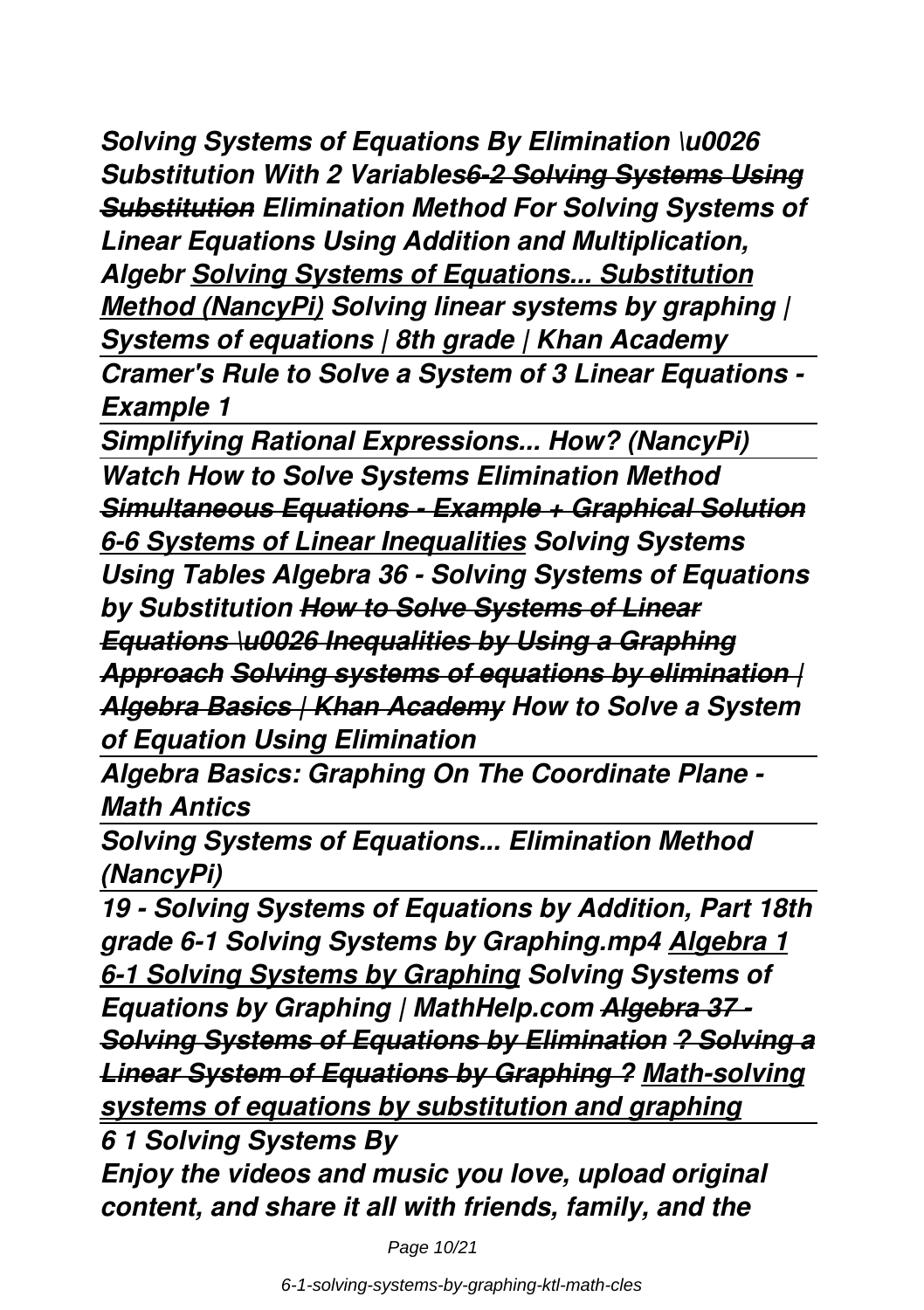*world on YouTube.*

*6-1 Solving Systems By Graphing - YouTube 6 1 Practice Solving Systems By Graphing. 6 1 Practice Solving Systems By Graphing - Displaying top 8 worksheets found for this concept.. Some of the worksheets for this concept are Systems of equations, Practice solving systems of equations 3 different, Solving systems of equations by graphing, Graphing systems of equations date period, Graphing a system of equations algebra 7, Graphing ...*

*6 1 Practice Solving Systems By Graphing Worksheets ... 6 1 Solving Systems By Grahing Form G - Displaying top 8 worksheets found for this concept.. Some of the worksheets for this concept are Systems of equations, Graphing systems of equations date period, Practice b solving systems by graphing, Lesson solving systems of equations, Systems of, Algebra 1 review packet algebra i solving systems of, Solving systems of equations date period, Name date ...*

*6 1 Solving Systems By Grahing Form G - Kiddy Math Objective: To Solve Systems of Equations by Graphing Content Standard: A.REI.6 Section 6.1 6 Ex 1 Solving a system of equations by graphing. What is the solution of the system? Use a graph. y=x+2 y=3x-2 Start by Graphing both lines: y = x + 2 y = 3x - 2 Where do they intersect? Check your answer with BOTH equations.*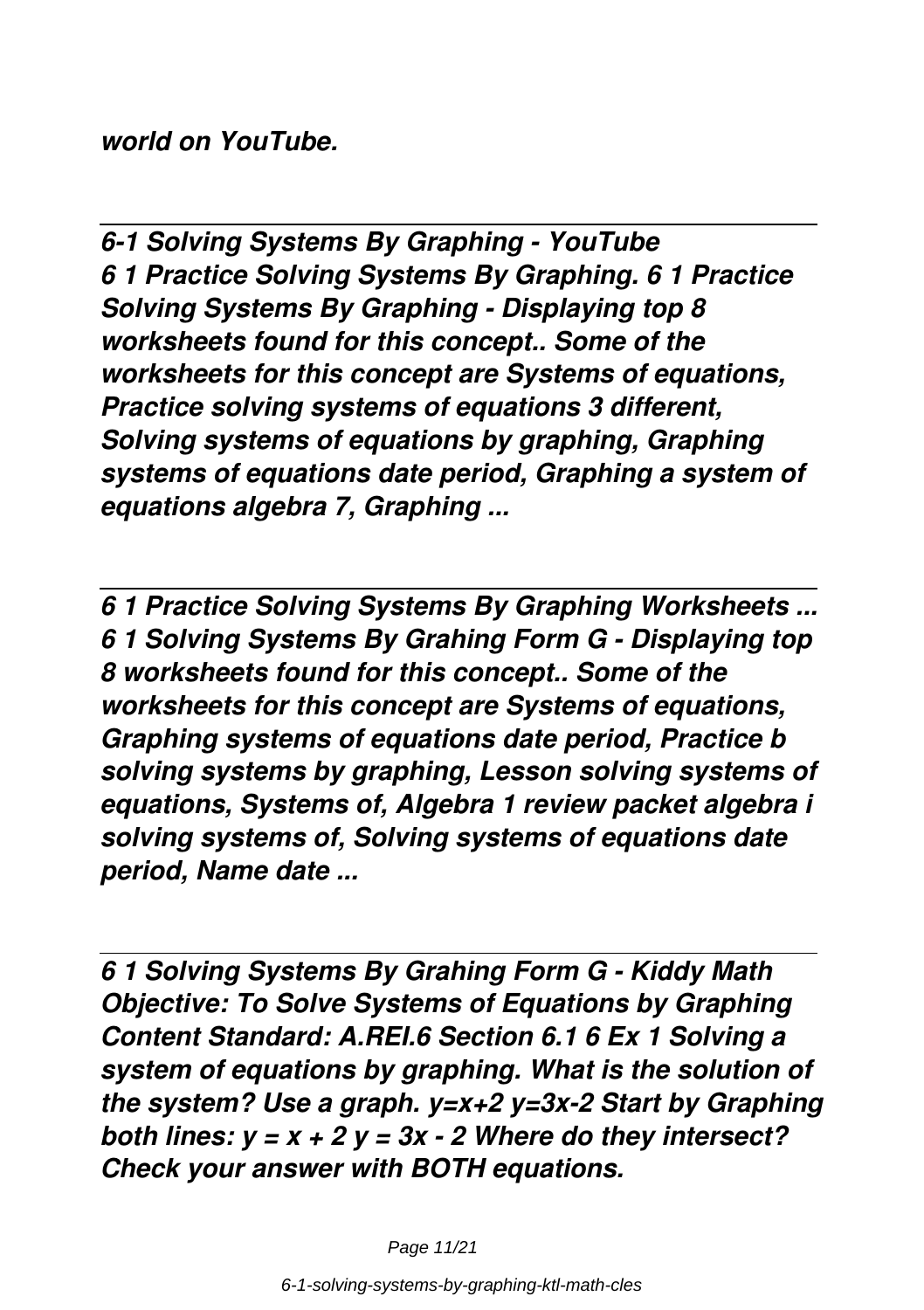*6.1 Solving Systems by Graphing - Mr Gilchrist Math Presentation Title: 6.1 Solving Systems By Graphing. Presentation Summary : 6.1 Solving Systems by Graphing. I can solve systems of equations by graphing and analyze special systems. Systems of Linear Equations. Two or more linear. Date added: 12-26-2019.*

*6.1 Solving Systems By Graphing | Xpowerpoint Systems of Equations and Inequalities - 6-1 Solving Systems by Graphing - Mixed Review Systems of Equations and Inequalities - Concept Byte - Solving Systems Using Tables and Graphs Systems of Equations and Inequalities - Concept Byte - Solving Systems Using Algebra Tiles*

*Algebra 1 Chapter 6 - Systems of Equations and ... Systems of Equations Calculator is a calculator that solves systems of equations step-by-step. Example (Click to view) x+y=7; x+2y=11 Try it now. Enter your equations in the boxes above, and press Calculate! Or click the example.*

*System of Equations Calculator - MathPapa The first step to solving systems of equations by substitution is to get one equation equal to one variable. This is more easily done in the first equation by subtracting 3 and 3y from both sides of the equation. Then simplify the second equation for easier substitution later by dividing by the greatest common multiple on*

Page 12/21

6-1-solving-systems-by-graphing-ktl-math-cles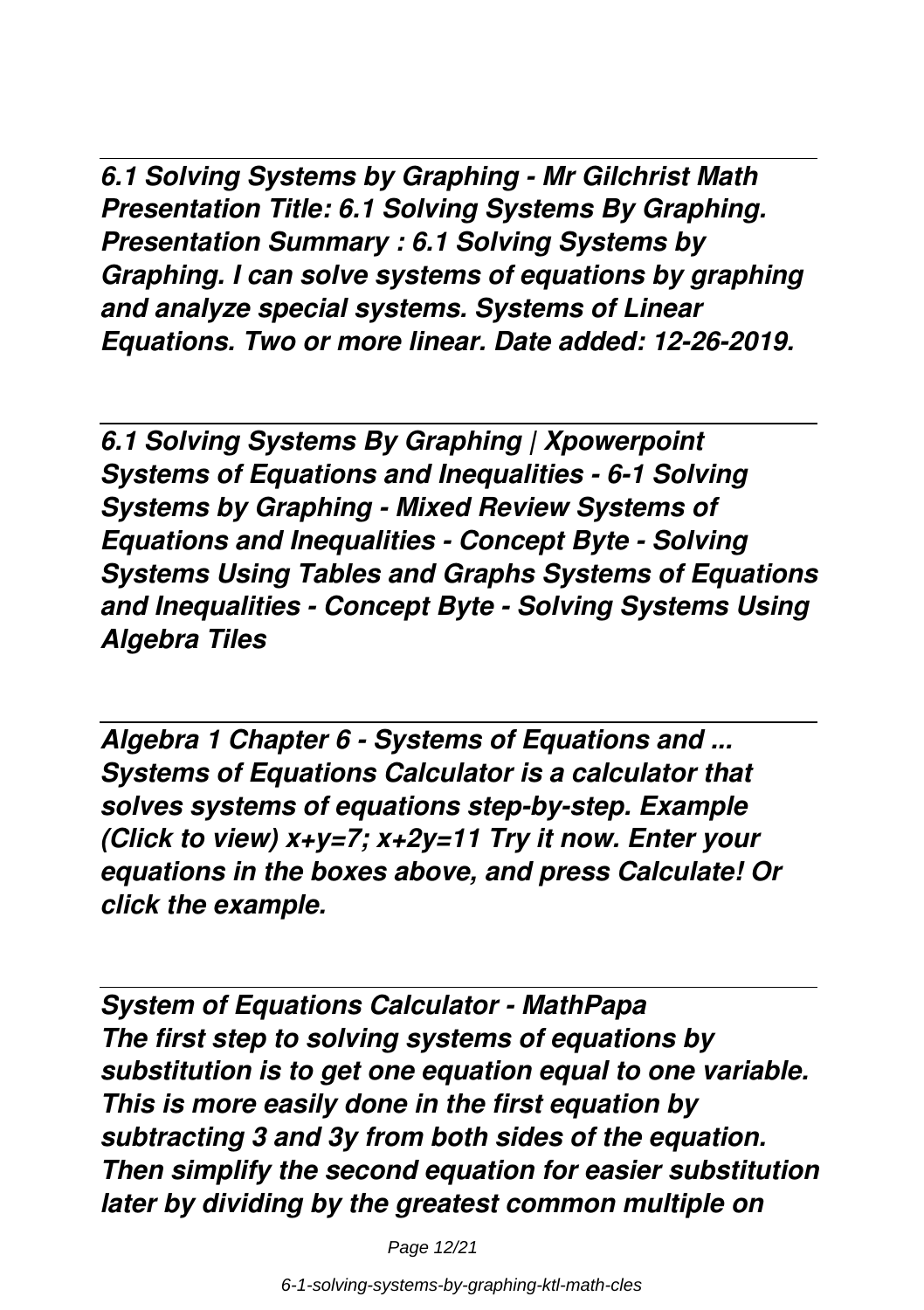*both sides of the equation.*

*Algebra 1 Chapter 6 - Systems of Equations and ... Step 1: Enter the system of equations you want to solve for by substitution. The solve by substitution calculator allows to find the solution to a system of two or three equations in both a point form and an equation form of the answer. Step 2: Click the blue arrow to submit.*

*Solve by Substitution Calculator - Mathway To solve your inequality using the Inequality Calculator, type in your inequality like x+7>9. The inequality solver will then show you the steps to help you learn how to solve it on your own. Less Than Or Equal To. Type = for "less than or equal to". Here is an example: 4x+3=23 ...*

*Inequality Calculator - MathPapa 1 6 Solving Systems. Showing top 8 worksheets in the category - 1 6 Solving Systems. Some of the worksheets displayed are Systems of equations elimination, Practice solving systems of equations 3 different, Practice b solving systems by graphing, Lesson solving systems of equations, Infinite algebra 1, Solving nonlinear systems of equations, Solving systems of equations date period, Systems of ...*

*1 6 Solving Systems Worksheets - Teacher Worksheets Solve the system by using a table. 3y=4x+7 -4x-4y=28. A. (-4,-3) 3. The spreadsheet shows the monthly revenue*

Page 13/21

6-1-solving-systems-by-graphing-ktl-math-cles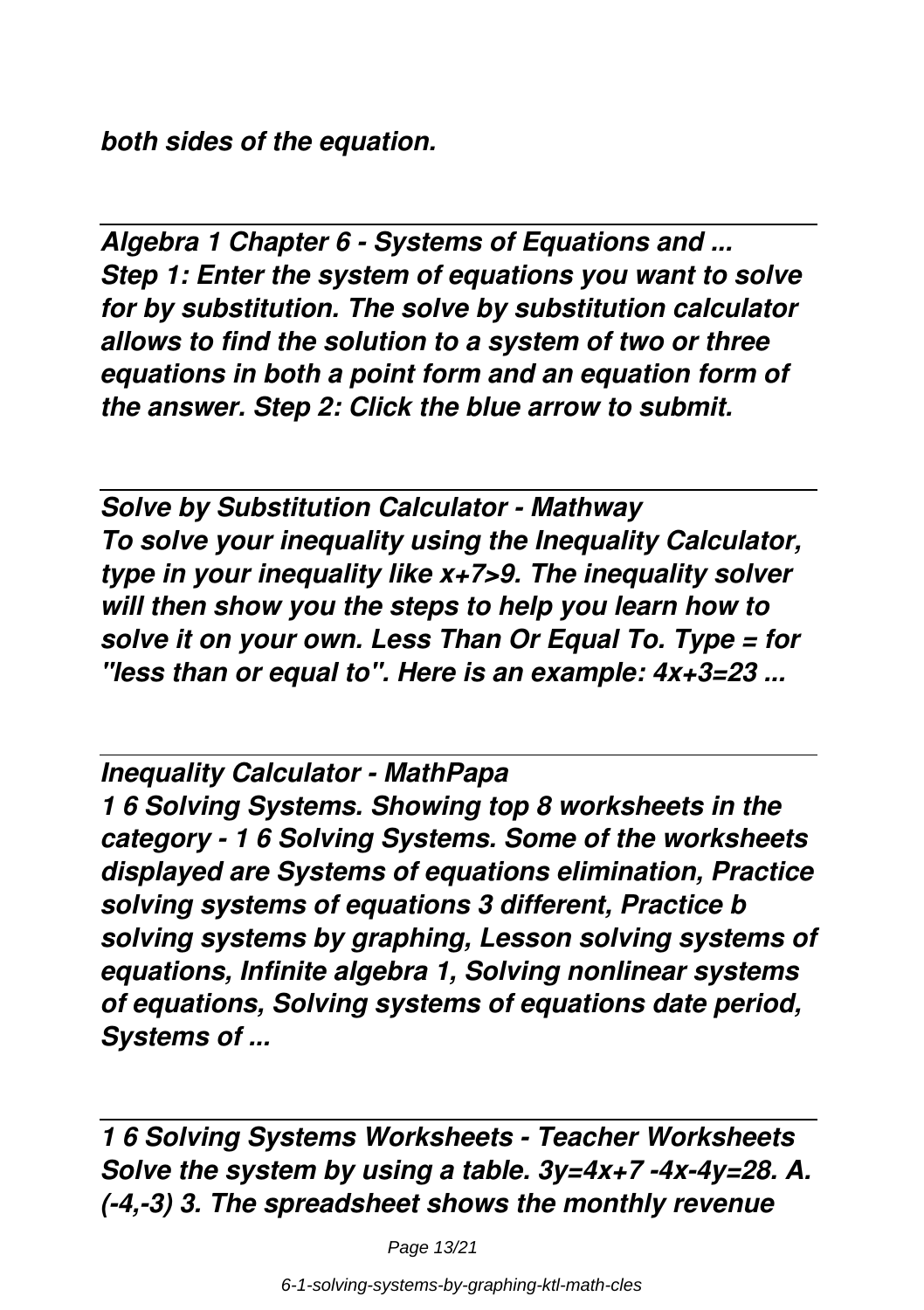*and expenses for a new business. Use the models to predict the month in which revenue will equal expenses. B. September. 4. Without graphing, is the system independent, dependent, or inconsistent. -2x-y=9 3x-4y=-8.*

*Solving Systems Using Tables and Graphs, quick check ...*

*6.1 objective: I can solve systems of equations by graphing. I can analyze special systems.*

*6.1: Solving Systems by Graphing 6 1 Solving Systems By Grahing Form G Worksheets there are 8 printable worksheets for this topic. Worksheets are Systems of equations, Graphing...*

*6 1 Solving Systems By Grahing Form G Worksheets - Teacher ...*

*6.1 Solving Linear Systems by Graphing Standard: SWBAT solve a system of two linear equations in two variables and are able to interpret the answer graphically. – A free PowerPoint PPT presentation (displayed as a Flash slide show) on PowerShow.com - id: 50058f-M2YxZ*

*PPT – 6.1 Solving Linear Systems by Graphing PowerPoint ...*

*Problem Solving Strategy for Systems of Linear Equations. Read the problem. Make sure all the words and ideas are understood. Identify what we are looking*

Page 14/21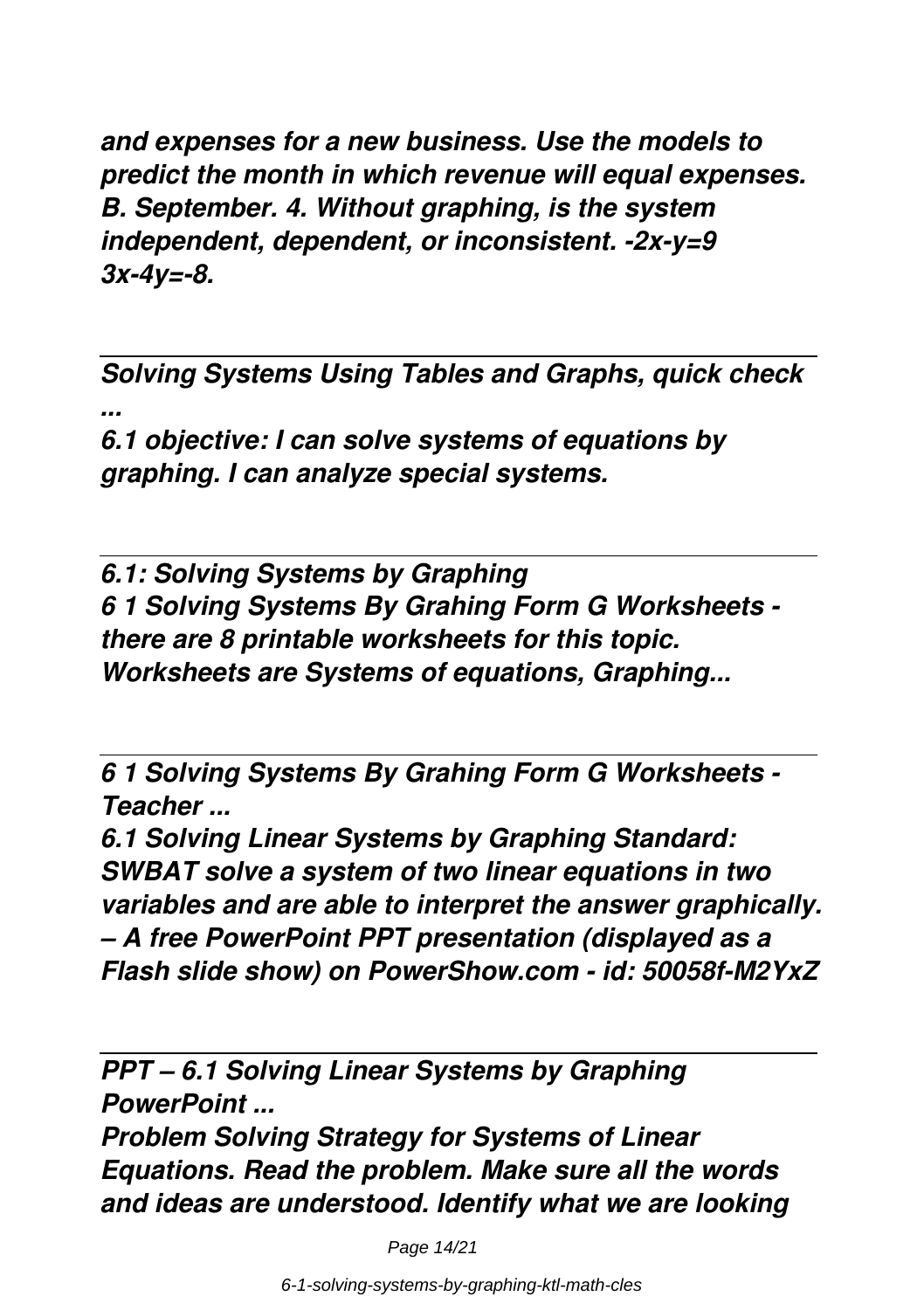*for. Name what we are looking for. Choose variables to represent those quantities. Translate into a system of equations. Solve the system of equations using good algebra techniques.*

*5.1: Solve Systems of Equations by Graphing - Mathematics ...*

*Eqn 1 and Eqn 2 form a system equation. The two unknown variables in the two equations are x and y. Example 1: Two Equations. Solve the system equation below using the elimination method. 3x – 2y = 9 ….. (eqn 1) 6x – y = 27 ….. (eqn 2) Let's call the first equation Eqn 1 and the second equation Eqn 2. Step 1*

*Solving Systems of Equations by Using Elimination In mathematics, a set of simultaneous equations, also known as a system of equations, is a finite set of equations for which common solutions are sought. Each is usually classified in the same manner as single equations, namely as a: System of linear equations, System of polynomial equations, System of ordinary differential equations, or a System of partial differential equations.*

*Algebra Calculator | Microsoft Math Solver Discovery Academy of Lake Alfred 1000 North Buena Vista Drive Lake Alfred, FL 22850*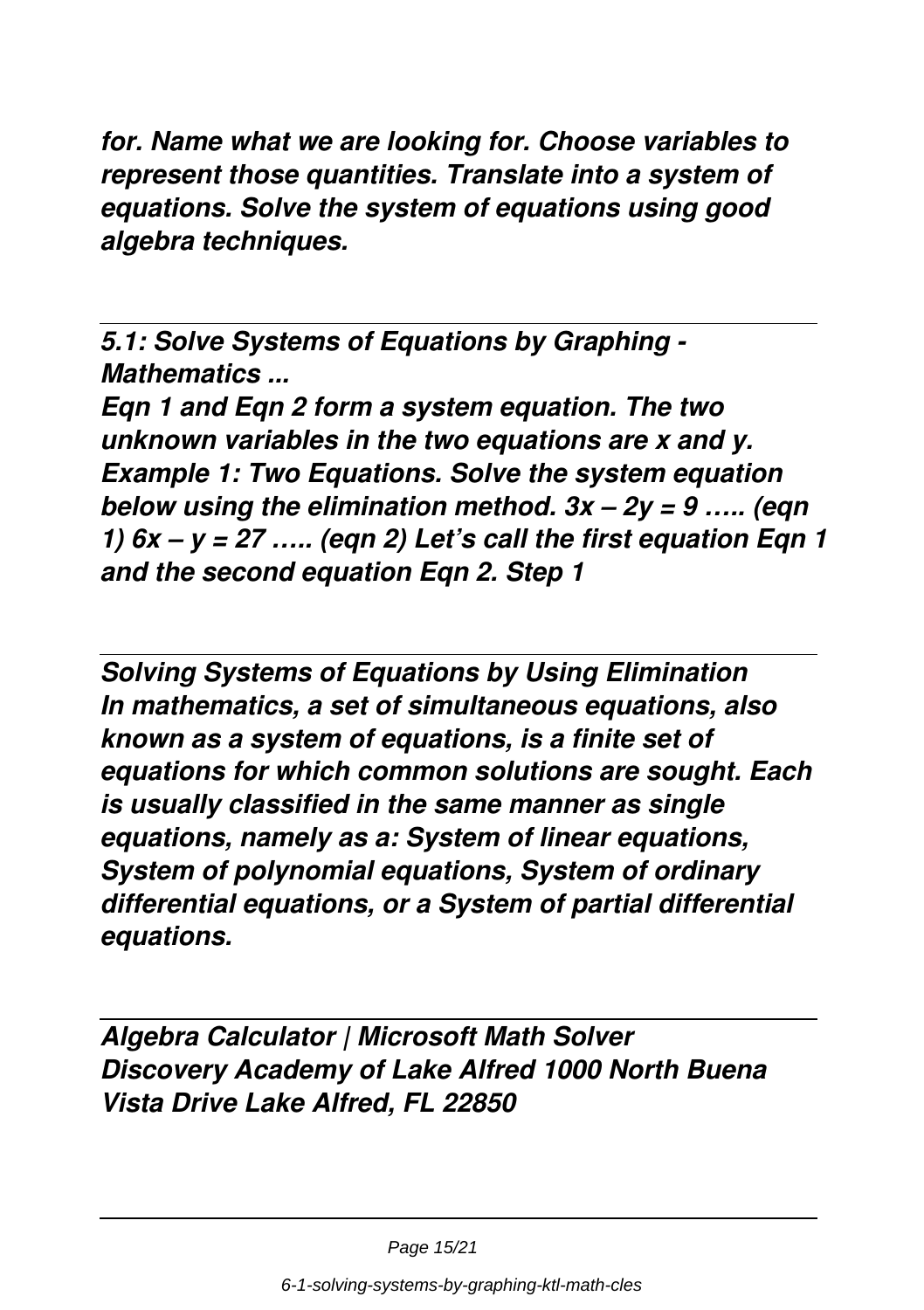6-1 Solving Systems By Graphing - YouTube

6-1 Solving Systems by Graphing 6-1 Solving Systems By Graphing 6-3 Solving Systems Using Elimination 3-1 Solving Systems Unsing Tables and Graphs Solving Systems of Equations By Graphing Using Elimination to Solve Systems Solving Systems of Equations By Elimination \u0026 Substitution With 2 Variables 6-2 Solving Systems Using-Substitution Elimination Method For Solving Systems of Linear Equations Using Addition and Multiplication, Algebr Solving Systems of Equations... Substitution Method (NancyPi) Solving linear systems by graphing | Systems of equations | 8th grade | Khan Academy Cramer's Rule to Solve a System of 3 Linear Equations - Example 1 Simplifying Rational Expressions... How? (NancyPi) Watch How to Solve Systems Elimination Method Simultaneous Equations Example + Graphical Solution - 6-6 Systems of Linear Inequalities Solving Systems Using Tables Algebra 36 - Solving Systems of Equations by Substitution How to Solve Systems of Linear Equations \u0026 Inequalities by Using a Graphing Approach - Solving systemsof equations by elimination | Algebra Basics | Khan Academy How to Solve a System of Equation Using Elimination Algebra Basics: Graphing On The Coordinate Plane - Math Antics Solving Systems of Equations... Elimination Method

(NancyPi)

19 - Solving Systems of Equations by Addition, Part 1 8th

Page 16/21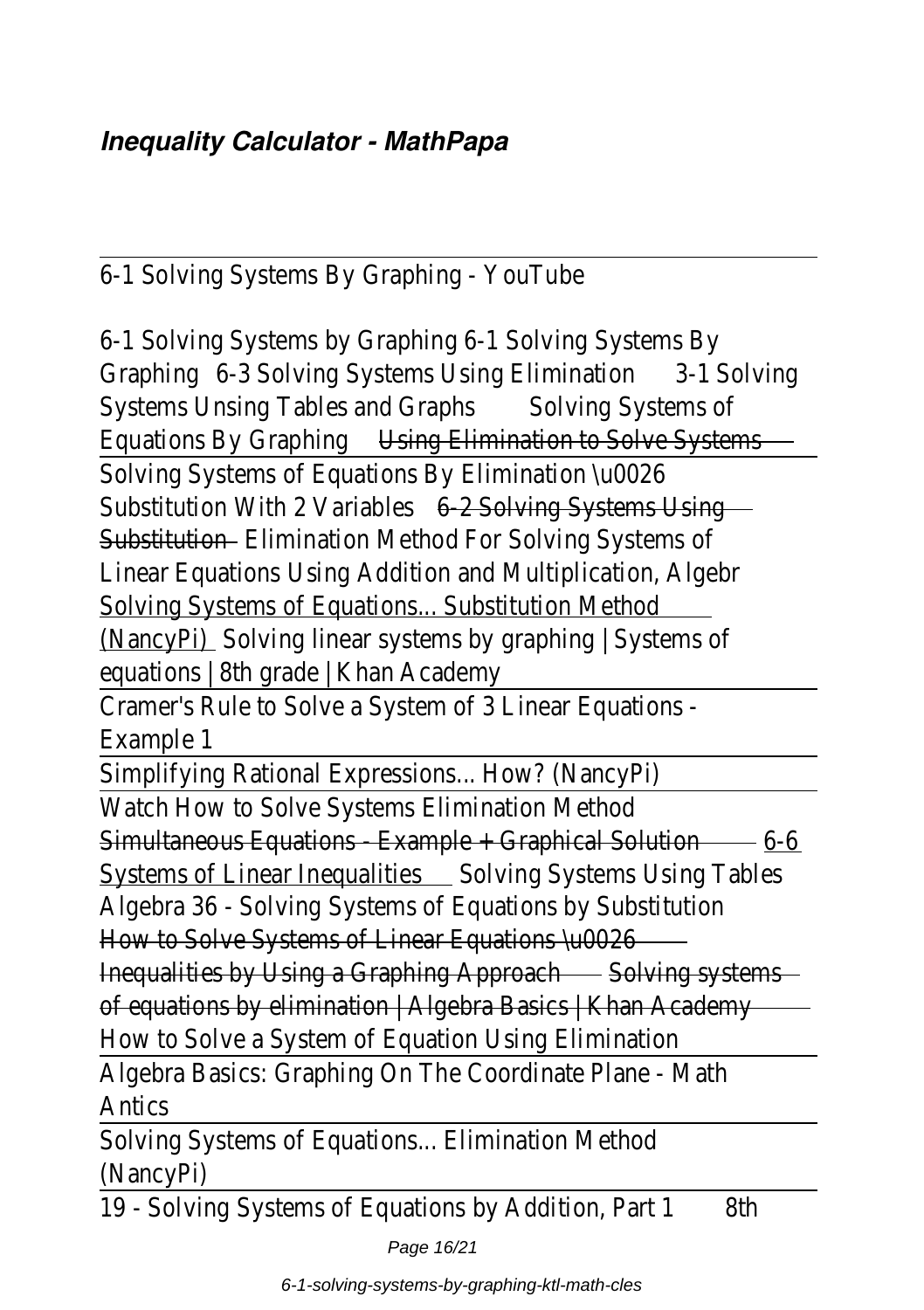grade 6-1 Solving Systems by Graphing.mp4 Algebra 1 6-1 Solving Systems by Graphing Solving Systems of Equations by Graphing | MathHelp.com Algebra 37 - Solving Systems of -Equations by Elimination - ? Solving a Linear System of -Equations by Graphing ? - Math-solving systems of equations by substitution and graphing

6 1 Solving Systems By

Enjoy the videos and music you love, upload original content, and share it all with friends, family, and the world on YouTube.

6 1 Solving Systems By Grahing Form G - Displaying top 8 worksheets found for this concept.. Some of the worksheets for this concept are Systems of equations, Graphing systems of equations date period, Practice b solving systems by graphing, Lesson solving systems of equations, Systems of, Algebra 1 review packet algebra i solving systems of, Solving systems of equations date period, Name date ...

6 1 Solving Systems By Grahing Form G Worksheets - there are 8 printable worksheets for this topic. Worksheets are Systems of equations, Graphing... Systems of Equations and Inequalities - 6-1 Solving Systems by Graphing - Mixed Review Systems of Equations and Inequalities - Concept Byte - Solving Systems Using Tables and Graphs Systems of Equations and Inequalities - Concept Byte - Solving Systems Using Algebra Tiles To solve your inequality using the Inequality Calculator, type in your

Page 17/21

6-1-solving-systems-by-graphing-ktl-math-cles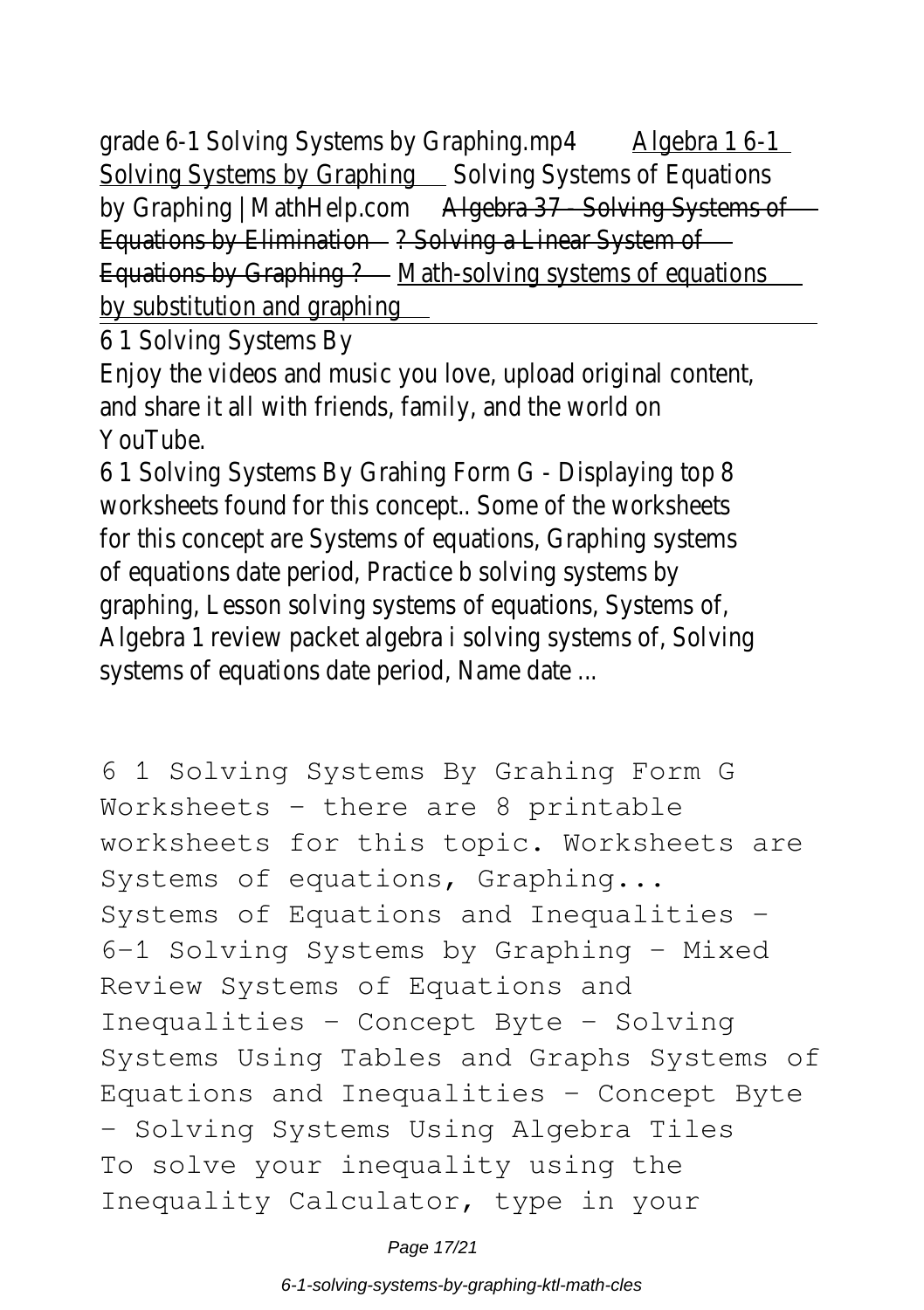inequality like x+7>9. The inequality solver will then show you the steps to help you learn how to solve it on your own. Less Than Or Equal To. Type = for "less than or equal to". Here is an example:  $4x+3=23$  ...

Step 1: Enter the system of equations you want to solve for by substitution. The solve by substitution calculator allows to find the solution to a system of two or three equations in both a point form and an equation form of the answer. Step 2: Click the blue arrow to submit.

*6 1 Practice Solving Systems By Graphing. 6 1 Practice Solving Systems By Graphing - Displaying top 8 worksheets found for this concept.. Some of the worksheets for this concept are Systems of equations, Practice solving systems of equations 3 different, Solving systems of equations by graphing, Graphing systems of equations date period, Graphing a system of equations algebra 7, Graphing ...*

*6 1 Practice Solving Systems By Graphing Worksheets ... 6.1 Solving Linear Systems by Graphing Standard: SWBAT solve a system of two linear equations in two variables and are able to interpret the answer graphically. – A free PowerPoint PPT presentation (displayed as a Flash slide show) on PowerShow.com - id: 50058f-M2YxZ 1 6 Solving Systems. Showing top 8 worksheets in the category - 1 6 Solving Systems. Some of the worksheets displayed are Systems of equations elimination, Practice*

Page 18/21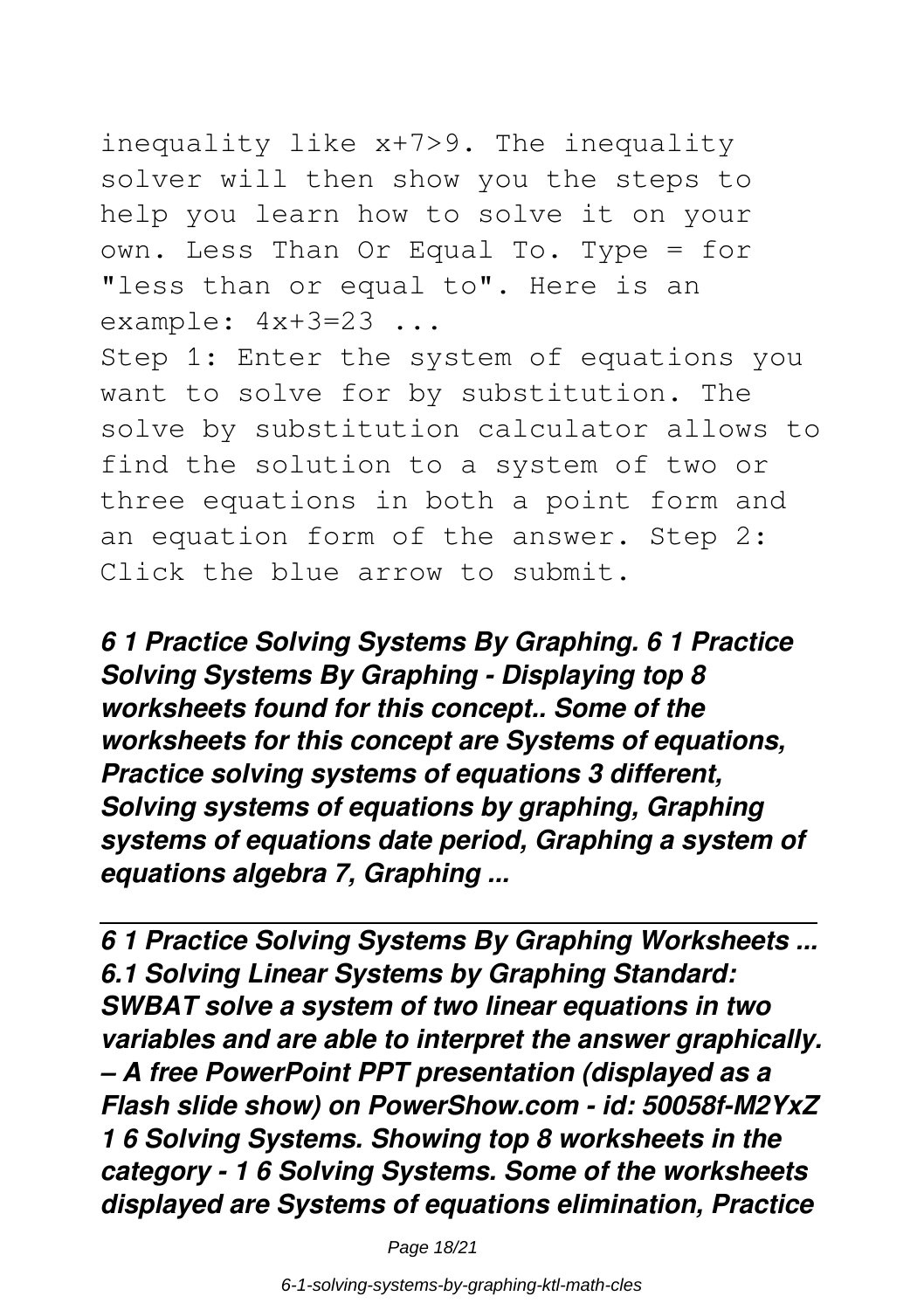*solving systems of equations 3 different, Practice b solving systems by graphing, Lesson solving systems of equations, Infinite algebra 1, Solving nonlinear systems of equations, Solving systems of equations date period, Systems of ...*

1 6 Solving Systems Worksheets - Teacher **Worksheets** 

Solving Systems of Equations by Using Elimination

Solving Systems Using Tables and Graphs, quick check ...

Algebra 1 Chapter 6 - Systems of Equations and  $\ldots$ 

Algebra Calculator | Microsoft Math Solver

5.1: Solve Systems of Equations by Graphing - Mathematics ...

The first step to solving systems of equations by substitution is to get one equation equal to one variable. This is more easily done in the first equation by subtracting 3 and 3y from both sides of the equation. Then simplify the second equation for easier substitution later by dividing by the greatest common multiple on both sides of the equation.

Page 19/21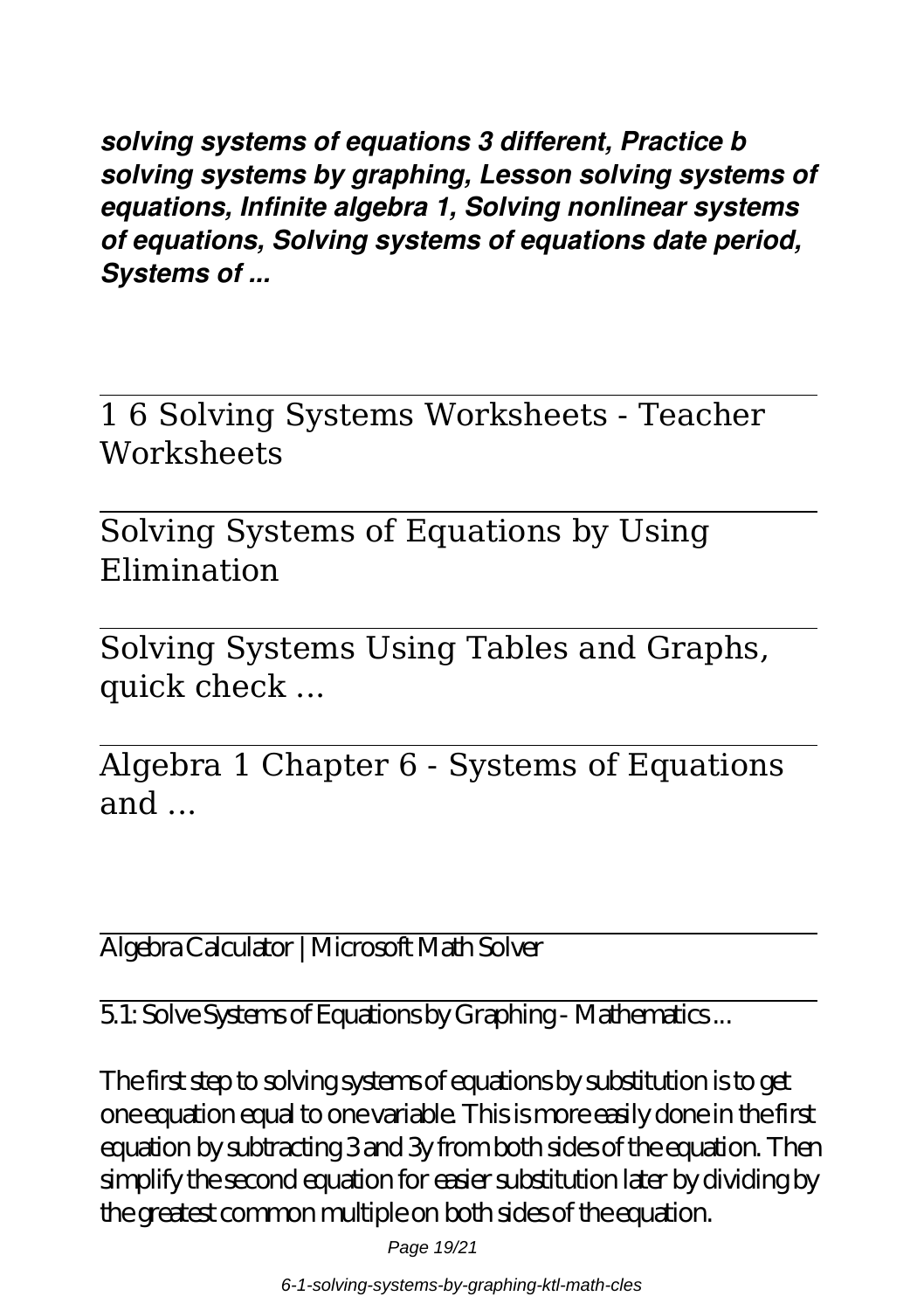*6.1 objective: I can solve systems of equations by graphing. I can analyze special systems.*

*6.1 Solving Systems by Graphing - Mr Gilchrist Math Systems of Equations Calculator is a calculator that solves systems of equations step-by-step. Example (Click to view) x+y=7; x+2y=11 Try it now. Enter your equations in the boxes above, and press Calculate! Or click the example.*

**Objective: To Solve Systems of Equations by Graphing Content Standard: A.REI.6 Section 6.1 6 Ex 1 Solving a system of equations by graphing. What is the solution of the system? Use a graph. y=x+2 y=3x-2 Start** by Graphing both lines:  $y = x + 2 y = 3x - 2$ **Where do they intersect? Check your answer with BOTH equations.**

**6 1 Solving Systems By Grahing Form G Worksheets - Teacher ...**

**Presentation Title: 6.1 Solving Systems By Graphing. Presentation Summary : 6.1 Solving Systems by Graphing. I can solve systems of equations by graphing and analyze special systems. Systems of Linear Equations. Two or more linear. Date added: 12-26-2019.**

**Solve the system by using a table. 3y=4x+7 -4x-4y=28. A. (-4,-3) 3. The spreadsheet**

Page 20/21